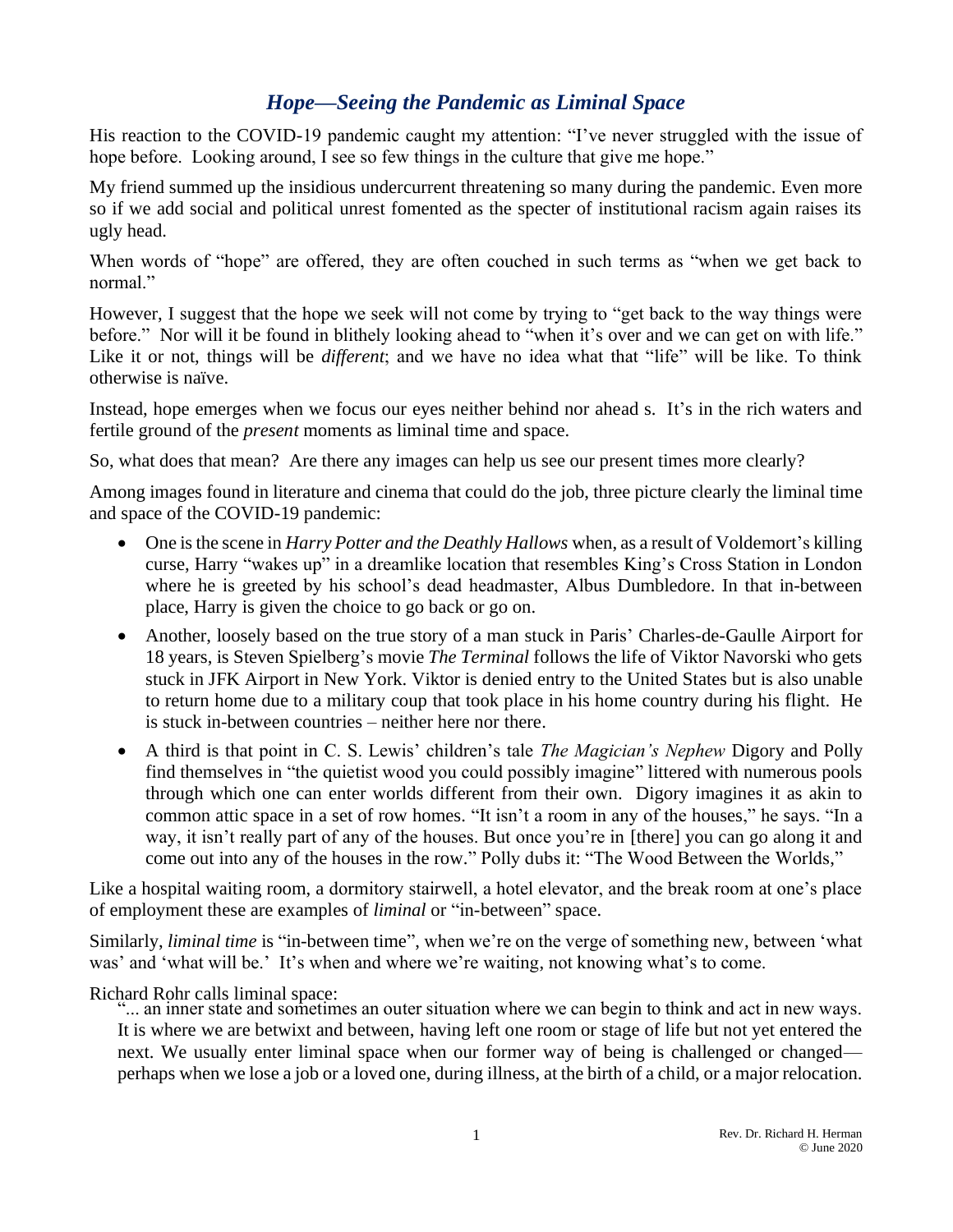It is a graced time, but often does not feel "graced" in any way. In such space, we are not certain or in control" (*Richard Rohr's Daily Meditations*, "Between Two Worlds", 4/26/2020).

Nor does it matter whether we are drafted into or we volunteer to enter liminal time and space. One way or the other, we aren't where or what we were before; and we don't know where we will be or what we will be in the future.

It's like my spiritual director once described transition when I was in the midst of significant life changes: "All transition begins with an ending, ends with a beginning, and is sheer chaos in-between."

Liminal time and space is "the sheer chaos in-between."

In anthropology, *liminality* (from the Latin word *limen*, meaning "threshold") describes the ambiguity, uncertainty and disorientation that takes place in the midst of a rite of passage from one time in life to another; like passing from childhood to adolescence, or adolescence to adulthood. We might even consider adolescence to be an extended liminal season—and many parents would wholeheartedly agree!

It's when an individual, or collective, stands on the threshold between a previous way of being and a new way, between how they hitherto structured identity, time and community and how it will be in the days to come. Reflecting on the present chaos, Rohr calls the COVID-19 pandemic "an example of an immense, collective liminal space."

The anthropological concept of liminality as threshold time was first articulated by Arnold van Gennep, a French ethnographer and folklorist of the early twentieth century, best known for his studies of rites of passage in various cultures. Since then, the concept has been broadened to describe political and cultural changes in addition to those of individuals.

Now we can speak of liminal periods as a time when social hierarchies may be reversed, convulsed or temporarily dissolved, or when the continuation of traditions becomes uncertain and expected outcomes, once taken for granted, are thrown into doubt. As an old order vanishes during liminal time, a more malleable and less solid state can enable new institutions and customs to take root and grow.

In building trades the threshold is a hardwood plank, stone, or piece of timber under a door; a doorsill. It's the place in-between the outside and inside of a home. However, as Phil Cousineau points out in *The Art of Pilgrimage: The Seeker's Guide to Make Travel Sacred*, ...

"The threshold is more than an architectural detail; it is a mythological image that evokes the spirit of resistance we must pass through on our risky journey from all we've known to all that's unknown. It's the first step toward renewal. The truth of the image is compressed into the word. *Threshold* comes from *threshing*, what was done to separate the seed from the chaff right on the entrance to the farmhouses. Since at least Roman times, the threshold is



'the slab or bar at the main doorway that prevents water or mud flowing into the house.' The threshold divides the inside from the outside, the sacred from the profane, the past from the future.

"Crossing over means confronting the guardian at the gate, the personification of the forces trying to keep us in the village, the ordinary world. The sheer ferociousness of those guardians, such as the ones at the Todai-ji Temple in Nara, Japan, are also personifications of our fear as we anticipate leaving on a meaningful journey. A vacation is easy to embark upon; everything has been laid out for us to have a predictable, comfortable, and reassuring holiday. But a pilgrimage is different; we are actually beckoning to the darkness in our lives. The fear is real" (pp. 83-84).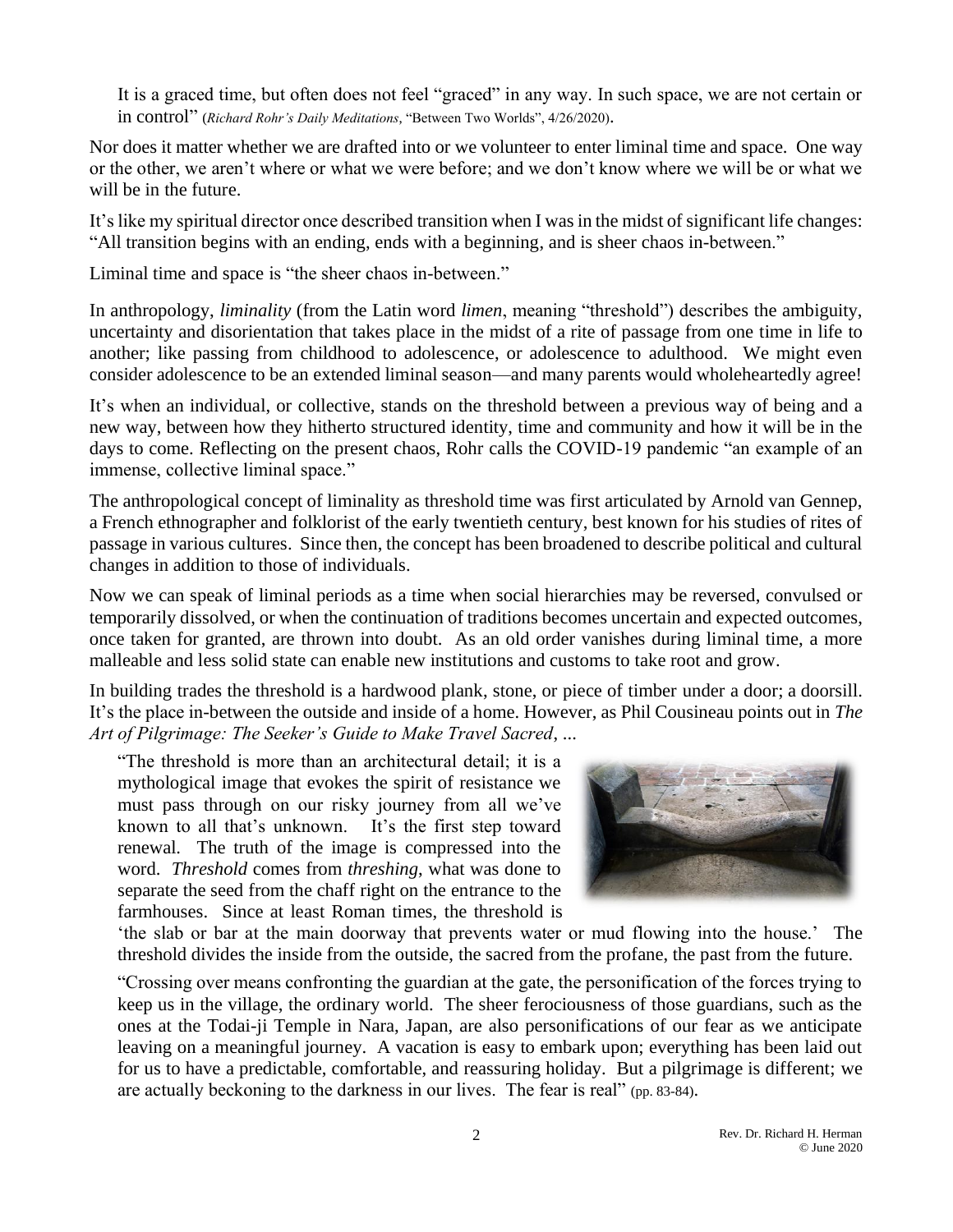The real life most of us lead is more a pilgrimage than a vacation. In stepping over the threshold one moves *from* what **was** *into* what **will be**—and that is risky business. As Gandalf said to Frodo: "It's a dangerous business, Frodo, walking out one's front door. You step into the road, and if you don't keep your feet, there's no knowing where you might be swept off to" (*The Fellowship of the Ring*).

## ುಂತ

Scripture, which reveals the story of God's creative and redemptive working, indicates that God often



designs His universe and often acts in it through liminal time and space. For instance, ...

God's great story begins in the liminal time between eternity, when God was all there was, and the moment when creation came into being by His Word of power and life. Genesis starts off: *In the beginning God created the heavens and the earth. The earth was formless and void, and darkness was over the surface of the deep, and the Spirit of God was moving over the surface of the waters* (1:1-2).

How long was God's Spirit hovering, moving, stirring over formless chaos of the deep? We don't know. However, that is the liminal moment in which God Himself stood on the threshold of time-before-time while creation yet-to-be was in the wings.

Another account of God's shaping and forming His people in liminal time and liminal space is the Exodus story with its forty-years of liminal time spent in the in-between (*liminal)* space of wilderness.

Moses summarizes it in Deuteronomy 8:

*Remember every road that God led you on for those forty years in the wilderness, pushing you to your limits, testing you so that he would know what you were made of, whether you would keep his commandments or not. He put you through hard times. He made you go hungry. Then he fed you with manna, something neither you nor your parents knew anything about, so you would* 



*learn that men and women don't live by bread only; we live by every word that comes from God's mouth. Your clothes didn't wear out and your feet didn't blister those forty years. You learned deep in your heart that God disciplines you in the same ways a father disciplines his child.* (Deut. 8:2-5, *The Message*).

The four decades (Dt. 2:7; 29:5) in-between four centuries of bondage in Egypt (Ex. 12:40-41) and entry into God's gift of a homeland was not wasted. The desert in-between was not fruitless but rather a place of spiritual formation and tempering. That's when and where God did some of His most important (and difficult) work. For He often uses liminal desert-times to forge and temper His people.

There are also liminal threads woven into the warp-and-woof of the Paschal Mystery story of Christ's life, death, burial, resurrection and ascension, and the outpouring of the Holy Spirit. Here is where we see our lives most clearly in liminal time. For, as a past mentor of mine used to say: "all of us are living somewhere in Holy Week."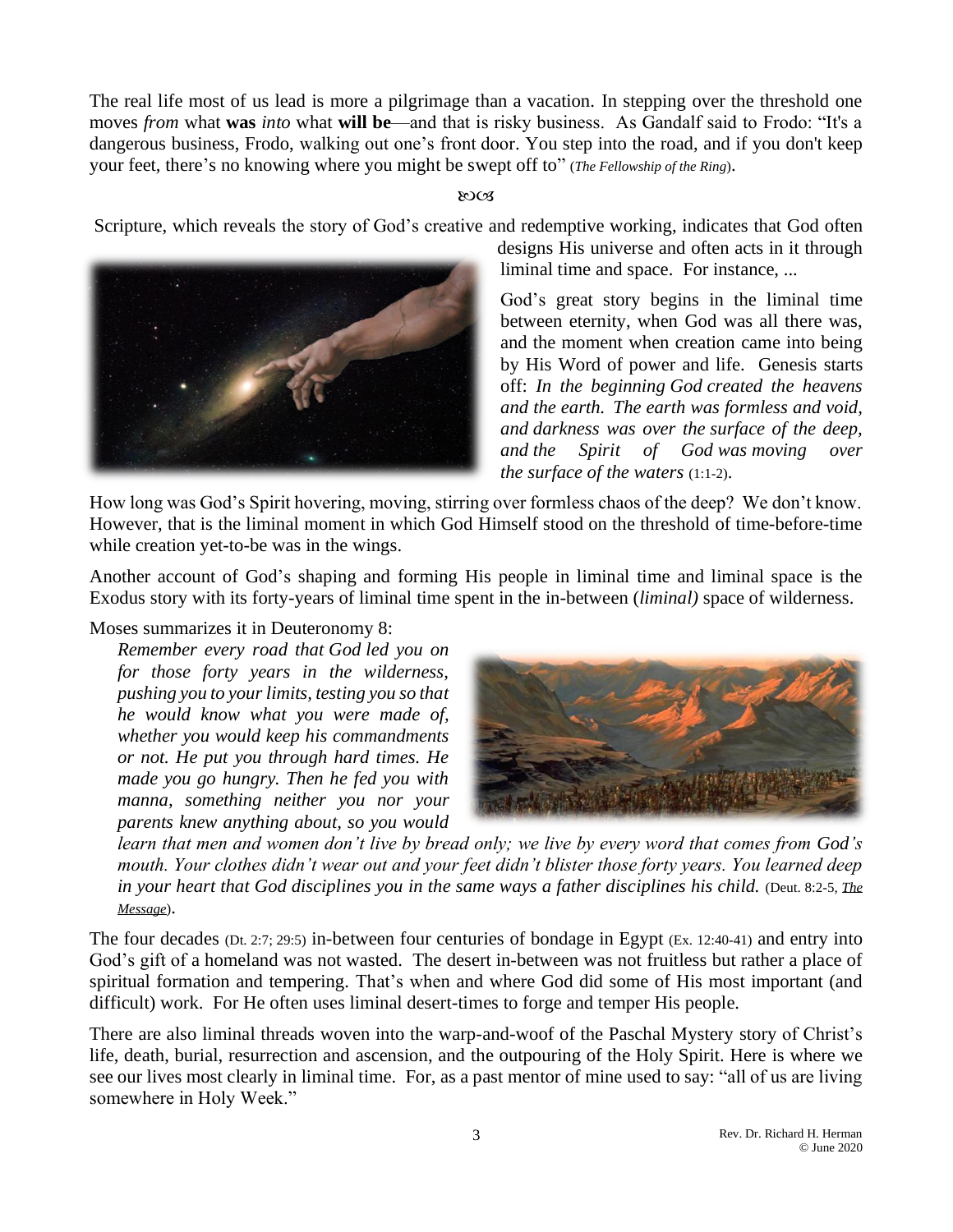Seen through a Gospel lens, can detect sacred patterns in the fabric of our present time being woven on God's liminal loom. Once more the Spirit of the God hovers over chaos, confusion and darkness to create new life.

The Paschal Mystery contains at least two liminal times and spaces, one of which many Christians skip on the way from Good Friday to Easter. What do we do with the liminal time of "Holy Saturday"?

We've been able to figure out what's so good about "Good Friday;" and we certainly enjoy shouting "He is Risen ... He is Risen Indeed" on Resurrection Sunday. But what do we do with the time inbetween? Mostly scratch our heads in confusion and ignore it.

Our creeds and confessions acknowledge it:

- The Apostle's Creed: He suffered under Pontius Pilate, was crucified, died, *and was buried; he descended to hell.*
- The Athanasian Creed: ... God and Man is one Christ: *Who suffered for our salvation, descended into hell ...*
- The 39 Articles of the Anglican/Episcopal Communion: As Christ *died for us, and was buried; so also it is to be believed, that he went down into Hell*.
- The Westminster Confession: ... the Lord Jesus ... was crucified, and died; *was buried, and remained under the power of death, yet saw no corruption*.



The creeds tell us what happened with Jesus; but what happened with His followers during that time? What was Holy Saturday like *for them*? What did *they* do? Where did *they* go? That's what I'd like to know, since I am not Jesus but just one of His followers.

While neither the biblical text nor the creeds report in detail the disciples' words and actions in those hours, there are hints as to what happened with them.

For example, since it was the Sabbath from sundown on Friday to sunset on Saturday. Given that it was associated with Passover, it must've been a particularly sacred Sabbath in which they did *nothing*. The Law that guided their custom demanded in Exodus that they:

*"Remember the Sabbath day by keeping it holy. Six days you shall labor and do all your work, but the seventh day is a sabbath to the Lord your God. On it you shall not do any work, neither you, nor your son or daughter, nor your male or female servant, nor your animals, nor any foreigner residing in your towns. For in six days the Lord made the heavens and the earth, the sea, and all that is in them, but he rested on the seventh day. Therefore, the Lord blessed the Sabbath day and made it*   $holy''(20:8-11)$ .

And in Deuteronomy 5, it says they were to:

*"Observe the Sabbath day by keeping it holy, as the Lord your God has commanded you. Six days you shall labor and do all your work, but the seventh day is a sabbath to the Lord your God. On it you shall not do any work, neither you, nor your son or daughter, nor your male or female servant, nor your ox, your donkey or any of your animals, nor any foreigner residing in your towns, so that your male and female servants may rest, as you do. Remember that you were slaves in Egypt*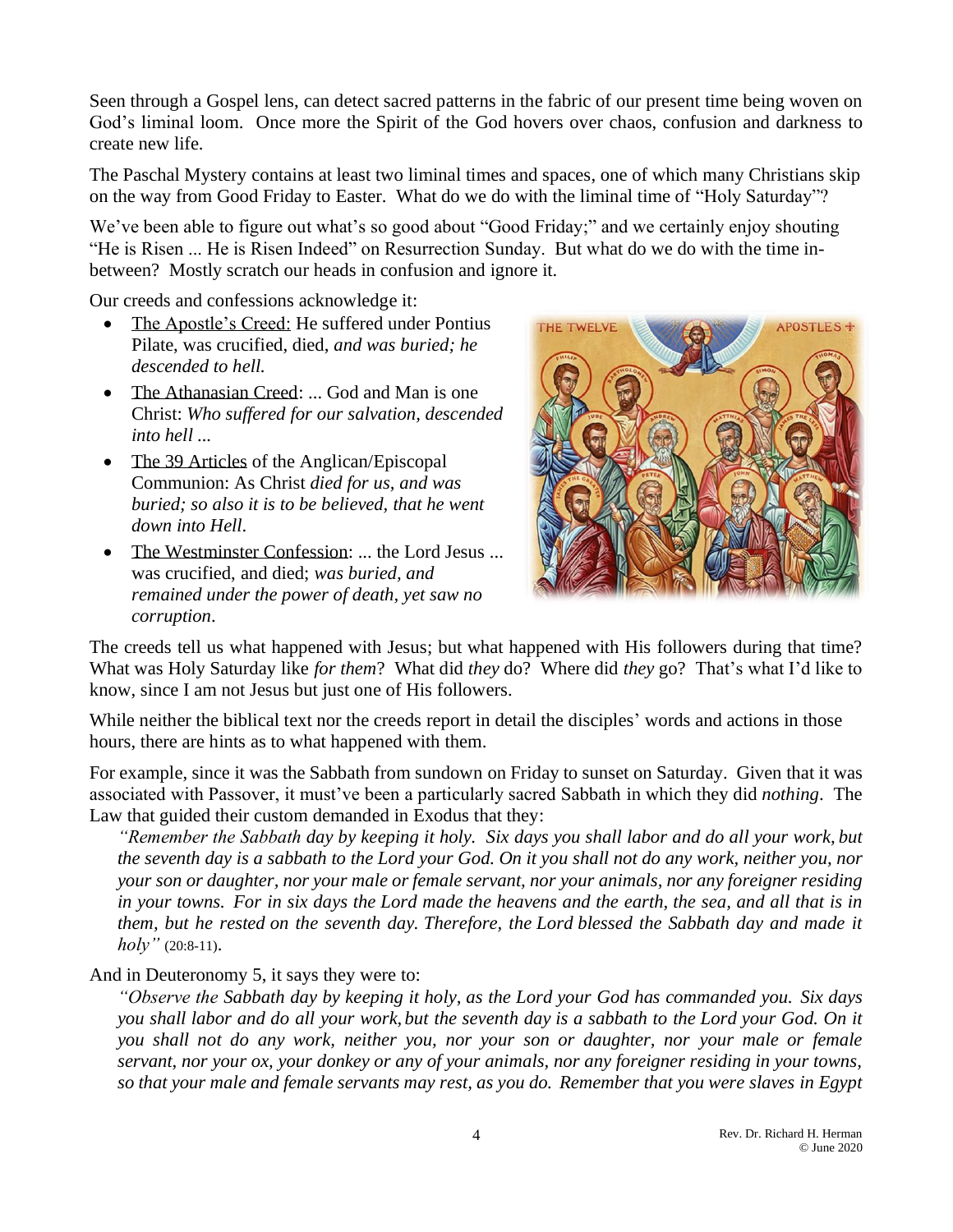*and that the Lord your God brought you out of there with a mighty hand and an outstretched arm. Therefore, the Lord your God has commanded you to observe the Sabbath day"* (5:12-15).

The command was to *rest* – everybody. No work. Do nothing. *And* the command to keep the Sabbath mirrored two of God's own liminal times: *creation* (Genesis) and *deliverance* (Exodus, Numbers, Deuteronomy).

In his gospel, Luke says that since Friday was *the day of preparation and the Sabbath was about to begin, the women who had accompanied Jesus from Galilee followed Joseph, noted the tomb and the position of the body, and then went home to prepare spices and perfumes. On the Sabbath they rested, in obedience to the commandment* (Luke 23:54-56).

Following Jesus' crucifixion and death, the women stuck around long enough to see exactly where He was buried. Then, they hustled home to prepare to return *after the Sabbath* to show their love for the Master by anointing His dead body. Before the Sabbath began at sundown, the women prepared for what they anticipated to be love's next and last step. Then, they rested and waited.

But, as those aware of how the story ends know, they prepared for the wrong thing. They never got to use their spices and perfumes. Even though love rightly motivated them, what they prepared turned out to be useless.

We have no real word about the rest of Jesus' followers. It seems that they simply hid in fear or were shut-up in discouragement and grief.

Sometimes that's all we can do in a liminal moment – rest ... do what we think may be love's next right thing ... or feel the depth of our sorrow, confusion and fear. Surprisingly, that may be enough. For when resurrection occurs, Jesus shames no-one for their Holy Saturday actions, inactions or feelings. He may call us to greater faith—but no shaming for our human struggles. Liminal moments often call us to just be who we are and how we are—no pretense, no pretending, nothing more, nothing less.

But while we wait – God's on the move. That's what the creeds tell us about Holy Saturday when they affirm that *Christ descended into hell*, which meant little to me for a long time.

However, once while on retreat at an Episcopal Benedictine monastery, I found myself transfixed by an icon of the Cross mounted on the wall behind the chapel altar. While a crucifix, it beamed with the glory of victory, pointing to the one who overcame death by dying.

"The Cross is the Icon of Christ's glorious victory and love," said the descriptive brochure I picked up by the chapel door. "It is foolishness to some, but to us who live in Christ it is the power of God. The cross is the concrete expression of the Christian mystery of victory by defeat, of glory by humiliation, of life by death."

At the bottom of the Icon, was a rendering of The Descent into Hell, mentioned in that enigmatic phrase in the Apostle's Creed – "He was crucified, dead and buried. *He descended into Hell*"; weakened by some who simply say, "He descended into death," while some others eliminate it all together.

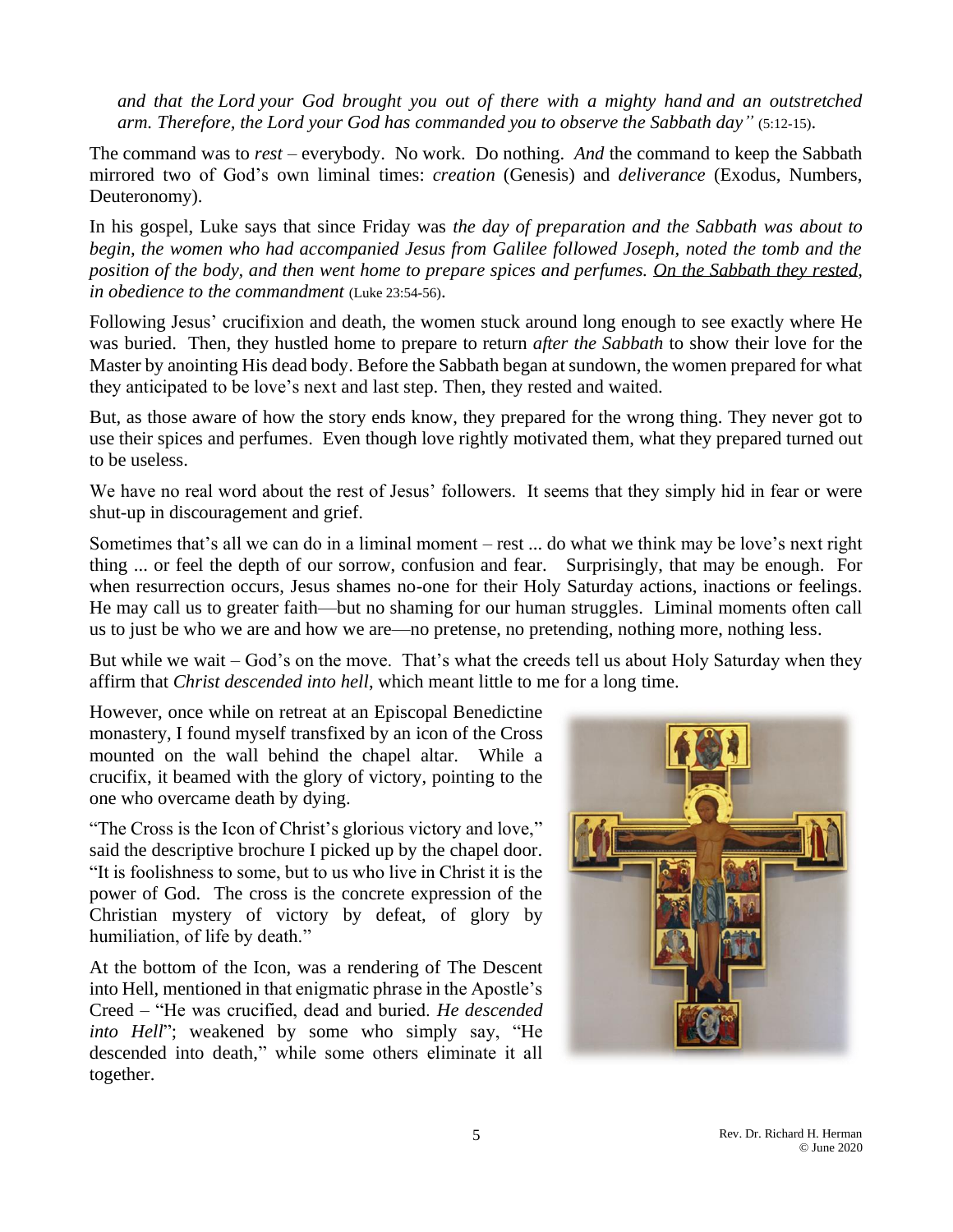When contemplating this image at the bottom of the Icon, I was struck by the liberating power of Christ crucified, descended and risen. Peter calls attention to the same in his second letter reminding us that *Christ also suffered once for sins, the righteous for the unrighteous, to bring you to God. He was put to death in the body but made alive in the Spirit. After being made alive, he went and made proclamation to the imprisoned spirits—to those who were disobedient long ago ..."* (2 Peter 3:18-20). I.e., Jesus set the prisoners free, like He said He would when quoting Isaiah in the Nazareth synagogue in Luke 4 ~ *"He has sent me to proclaim release to the captives and ... to let the oppressed go free"* (4:18).

The Icon's descriptive brochure interprets the Descent image this way:

The Descent into Hell expresses the spiritual transcendental reality of the Resurrection and

reveals the purpose and results of this descent. The action takes place in the very depths of the earth in hell, as shown by the gaping black abyss. Christ appears not as captive but as Conqueror of hell, the Deliverer of those imprisoned there. By freeing the old Adam, and with him the whole of humankind from slavery to Satan, who is the incarnation of sin, darkness and death, Christ has laid the foundation of a new life for those united with him into a new reborn humanity. The spiritual raising of Adam is the symbol of the coming resurrection of the body, the first fruit of which is the Resurrection of Christ.



Before the stone was rolled away as evidence of God's action and while the disciples and the women rested on their liminal Sabbath, Jesus the Victorious Liberator was already actively setting other captives free. The Spirit of God again was at work in the darkness creating new life.

These liminal moments are the threshold of new, unexpected and, perhaps, startling things. Marvelous and good ... but surprising. Think again of the next act in the Paschal Mystery play. No one anticipated such an incredible twist in the plot as resurrection.

**ROCK** 

Luke continues the story.

*Very early on Sunday morning the women went to the tomb, taking the spices they had prepared. They found that the stone had been rolled away from the entrance. So, they went in but they didn't find the body of the Lord Jesus. As they stood there puzzled, two men suddenly appeared to them, clothed in dazzling robes.*

*The women were terrified and bowed with their faces to the ground. Then the men asked, "Why are you looking among the dead for someone who is alive? He isn't here! He is risen from the dead!"* (24:1-6a)

When the women ran to report what they found to the apostles and the rest of Jesus' disciples, "*the story sounded like nonsense to the men, so they didn't believe it,*" Luke says (v. 11).

Nevertheless, Peter rushed to the tomb to see for himself. When he looked inside and saw the empty linen wrappings, he was amazed and left wondering what happened there.

The next scene in Luke's account takes place that afternoon, as two disciples were walking to the little town of Emmaus after staying in Jerusalem until the Sabbath was over. Having lived with their grief,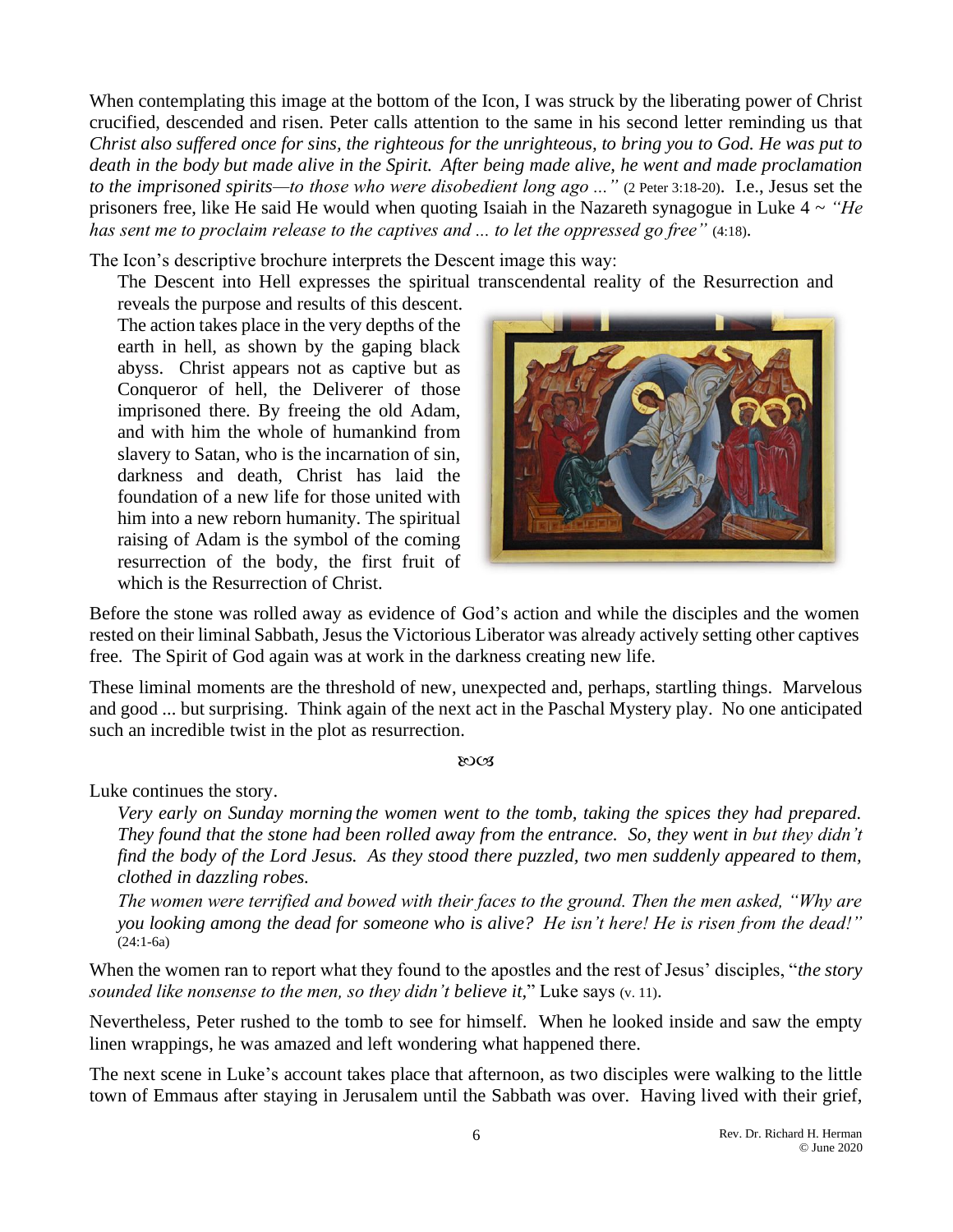hopelessness and despair for a couple of days, they trudged along discouraged and confused. When Jesus came from behind to fall in step with them, they didn't recognize Him. They didn't identify his gait or know His voice – even when Jesus *took them through the writings of Moses and all the prophets, explaining from all the Scriptures the things concerning himself (v. 27).* So extraordinary and unexpected was what happened that they didn't see it until Jesus broke the bread during dinner in their home when, "their eyes were opened, and they recognized him" (Lk. 24:31).

That's the general narrative throughout. Surprisingly Jesus shows up risen from the dead, and no-one gets it at first. They had no inkling that this was coming. Immediately after the Emmaus disciples ran back Jerusalem to tell the apostles what happened, Luke says that, *Jesus himself was suddenly standing there among them. "Peace be with you," he said. But the whole group was startled and frightened, thinking they were seeing a ghost!* (24:36, 37)

Even after he showed them His hands and feet, and they touched Him to see that He was real, *they still stood there in disbelief, filled with joy and wonder* (v. 41).

In other words, when Jesus' followers must step off the threshold of liminal space and time that was Holy Saturday into Easter (Resurrection Day) they are *puzzled, terrified, startled, frightened, wide-eyed in disbelief, joy and wonder*.

They didn't know what to expect; and they certainly didn't expect what actually happened. As wonderful as it was, they weren't prepared for a resurrection. So, when it happened, they were both dumbfounded and excited.

8003

However, that's not all the liminal space and time contained in the Paschal Mystery story. For the Mystery doesn't embrace only Maundy Thursday and the Last Supper, Good Friday and Jesus' Crucifixion and Burial, Holy Saturday/Sabbath and Easter/Resurrection Day. The Paschal Mystery also includes the forty days from Christ's Resurrection up until His Ascension, and those from Ascension Day to Pentecost ten days later. These, too, are "in-between times."

Luke ends his gospel with what happened after the resurrection: Jesus appeared to the women, came to disciples hiding in Jerusalem and met two others on the Road to Emmaus. He concludes saying that ...

*"... [Jesus] opened their minds so they could understand the Scriptures. He told them, "This is what is written: The Messiah will suffer and rise from the dead on the third day, and repentance for the forgiveness of sins will be preached in his name to all nations, beginning at Jerusalem. You are witnesses of these things. I am going to send you what my Father has promised; but stay in the city until you have been clothed with power from on high"* (24:45-49).

Then, he picks up the ongoing story in Acts 1:

*"In my former book, Theophilus, I wrote about all that Jesus began to do and to teach until the day he was taken up to heaven, after giving instructions through the Holy Spirit to the apostles he had chosen. After his suffering, he presented himself to them and gave many convincing proofs that he was alive. He appeared to them over a period of forty days and spoke about the kingdom of God. On one occasion, while he was eating with them, he gave them this command: "Do not leave Jerusalem, but wait for the gift my Father promised, which you have heard me speak about. For John baptized with water but, in a few days, you will be baptized with the Holy Spirit"* (Acts 1:1-5).

Then those wondrous forty days concluded as Jesus led them out to a place near the village of Bethany on the southeastern slope of the Mount of Olives, 2 miles east of Jerusalem. Gathering around Jesus, the disciples asked, "Lord, are you at this time going to restore the kingdom to Israel?"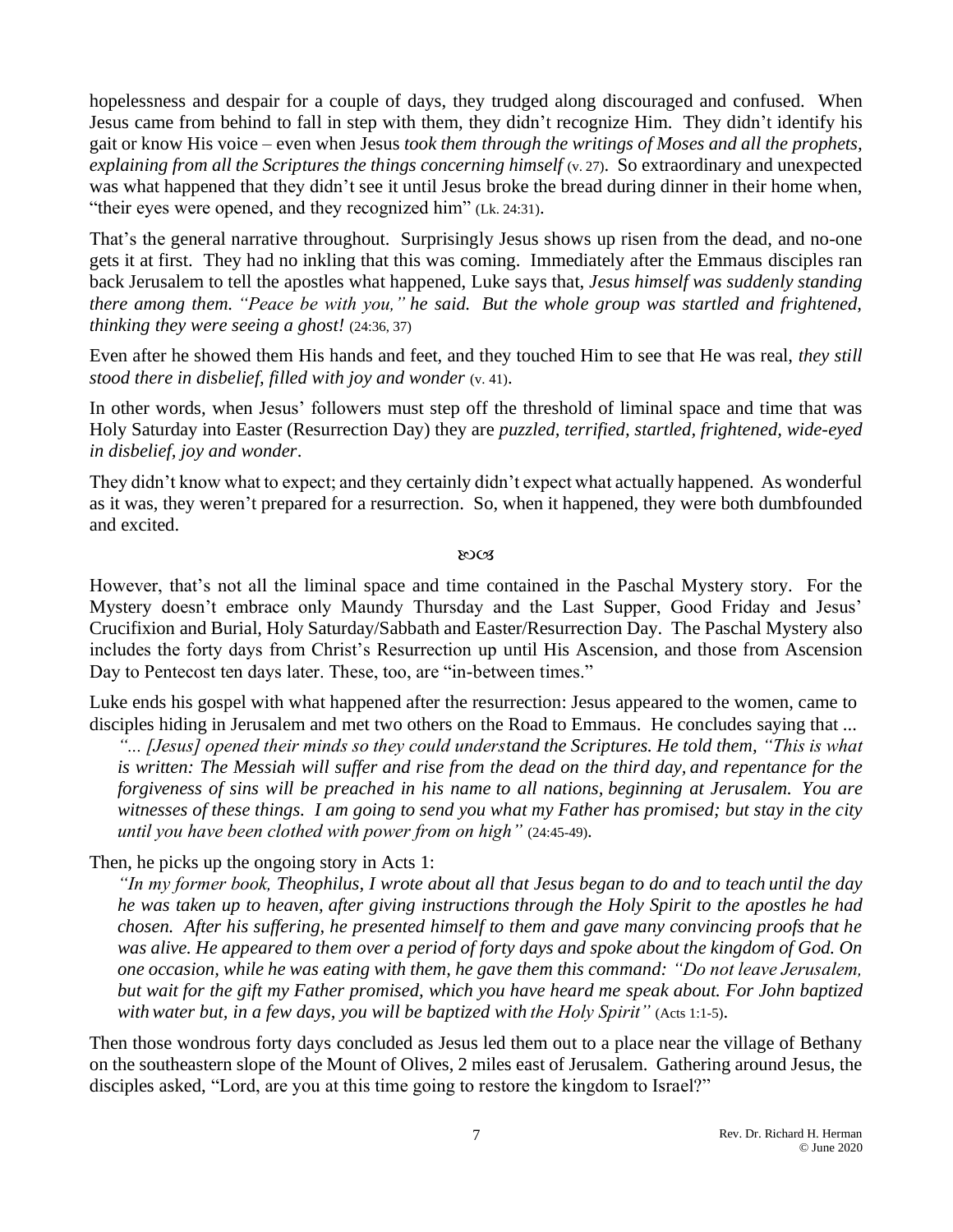"You don't get to know the time. Timing is the Father's business. What you'll get is the Holy Spirit. And when the Holy Spirit comes on you, you will be able to be my witnesses, telling people about me everywhere—in Jerusalem, throughout Judea, in Samaria, and to the ends of the earth" (Acts 1:7,8 *The Message*).

Then, Jesus lifted His hands, blessed them and was taken up into heaven into a cloud as they watched. With His words still echoing in their hearts, the disciples stood there, staring into the empty sky.

Suddenly, two men dressed in white stood beside them and said, "Men of Galilee, why do you just stand here looking up at an empty sky? This very Jesus who was taken up from among you to heaven will come as certainly—and mysteriously—in just the same way as you've seen Him go."



Awed by it all, they worshiped the Lord on the spot and then joyfully returned to Jerusalem where they were often at the temple, praising God, and in the upstairs room, devoted themselves to prayer. (See: Lk. 24:45-53; Acts 1:1-14.)

In the liminal time between Jesus' resurrection and His ascension, it's pretty clear that Jesus' followers gave themselves to several different activities. It wasn't just forty days of doing nothing, like waiting for a pizza to be delivered.

What did they do?

First, they *attended to the Scriptures* as Jesus led them in an extensive Bible study of what Torah and the Prophets had to say about Messiah. He wanted them to understand fully who He was and what He was about as detailed in their Bible. It was a time for *learning*; which only makes sense as the word used for "disciple" (μαθητής [*mathétes*]) actually means "learner," "student" or "pupil."

## Paul tells Timothy that,

*All scripture is God-breathed and is useful for teaching the faith and correcting error, for re-setting the direction of a person's life and training them in good living. The scriptures are the comprehensive equipment of the man or woman of God and fit them fully for all branches of their work* (2 Tim. 3:16-17, *J. B. Phillips NT*).

The time to "gear up" for what's ahead is *before* the storm hits and we find ourselves in the thick of it. The best time to become familiar with and get fitted with the "comprehensive equipment" for all we will be called upon to do is before we have to do it—i.e., in liminal time.

Secondly, as James Montgomery Boice points out, in the days after Jesus ascended the disciples *continued to practice obedience.* Like we would be, they were tempted to *do* a lot of things other than wait. We don't wait well—we'd rather "seize the day" and *do* something! But Jesus said, "Stay and wait!"(Acts 1:4-5 & 1:12-14) So they stayed in Jerusalem and waited just as Jesus told them to ... which was not as easy as we might think.

When Jesus didn't drive out the Romans, as far as they were concerned, the dream ended. The Emmaus disciples went back to Emmaus as others started back to Galilee. They could've gone home and back to their previous lines of work.

Some had been fishermen, one a tax collector. During the prior forty days some of them already went back to Galilee to take up fishing again. They could've said, "Jesus is gone. He said he's coming back. When? We don't know. So, for right now, we've got to get on with life and making a living."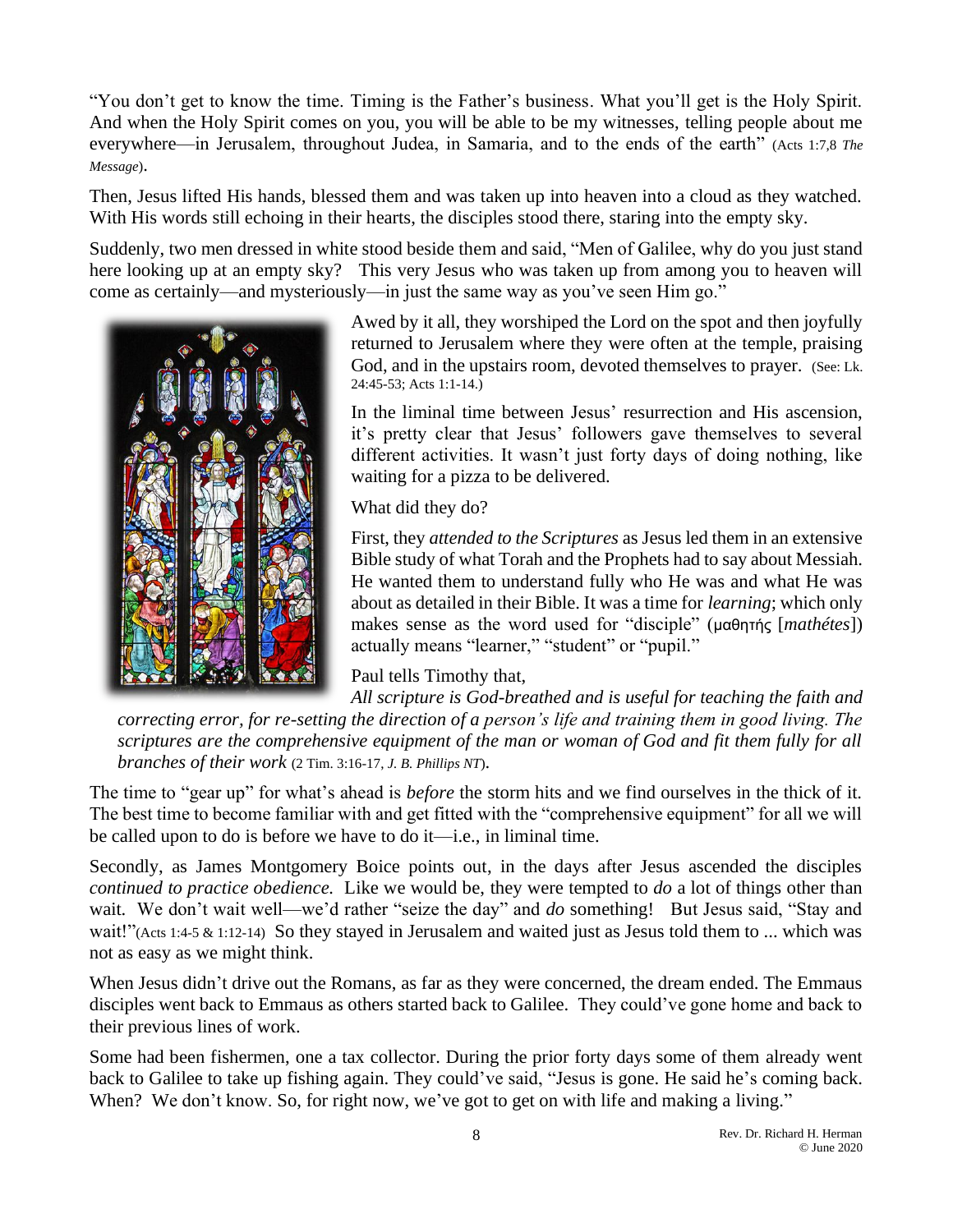Or, if they were more "spiritual," they might have decided: "There's work to do, people to be won and cities to be evangelized. Let's get crackin'." It may have felt pointless to wait inactively in Jerusalem.

Like the disciples, we learn the most about obedience when we can't see *why* we're to do what we're called to do. As Boice says, "if we can give a reason for what we are doing, then we are not necessarily learning obedience, at least not simple obedience. What we are really doing is trusting our ability to reason things out. We are doing what we are doing because we think it is the best thing to do. There is nothing wrong with thinking things out, of course. But it is quite another thing to learn obedience when the proscribed course does not seem the best option" (Boice, *An Expositional Commentary on Acts*, p.33).

Liminal time is for waiting. Liminal space is for staying put.

Third, they also gave themselves *to fellowship* and *to corporate worship* both in the Temple and in their homes; or, as we might say, in public worship and in small groups.

As his gospel ends, Luke says that after Jesus was taken up into heaven, the disciples went back to Jerusalem and *stayed continually at the temple, praising God* (Luke 24:53). However, he then begins Acts with them returning to the house *where they were staying* in the upper room—sometimes identified as the room of the Last Supper (Luke 22:11) and/or the house of Mary, John Mark's mother (12:12). While the definite article suggests that the room was a well-known place, we don't know which room it was. In any event, it was a good place for prayer above the tumult of crowded streets and beyond the prying eyes of passersby.

Several decades later, the writer of Hebrews again calls scattered Christians to find ways to be together, to stay in touch with one another and to worship corporately. Apparently, it wasn't an easy thing to do so he charges them to get creative and figure it out saying, *let us consider how to spur one another to love and to good works. Let us not forsake the assembling of ourselves together, as is the manner of some, but let us exhort one another, especially as you see the Day approaching* (10:24,2 5, *MEV)*.

In liminal times, we have to *consider*, to get creative, throw out the old "rules" and categories. They no longer apply in the same way. This is the chaos in-between.

While the main activity when gathered in the Temple was *praise* and *worship* (Luke 24:53), the main activity among the company of the 120 disciples in the upper room was *prayer* (Acts 1:14-15).

*Prayer* was another activity to which they gave themselves in this liminal time of waiting for what was next – even though they hardly had any idea of exactly what was coming.

Jesus told them "to wait for the promise of the Father" (Acts 1:4). Since the Old Testament often linked "waiting" on God with prayer, it's likely they were praying mainly that the promised Spirit would come.

Although Luke says they were *constantly* united in prayer this need not imply uninterrupted prayer, although it does give us a picture of committed, devoted prayer that was more than usual daily prayers.

| If the Holy Spirit is the divine gift to empower and guide the church,       | Prayer is weakness  |
|------------------------------------------------------------------------------|---------------------|
| the corresponding human attitude towards God is <i>prayer</i> . It is as the |                     |
| church prays that it receives the Spirit. So, at the outset Luke             | leaning on          |
| emphasizes that the disciples spent the time of waiting for the Spirit in    | omnipotence.        |
| an attitude of continuous and united prayer.                                 | $\sim$ W. S. Bowden |

Prayer begins to emerge as a mark of the early church. When they were fearful, they prayed. When they were confused, they prayed. When they were waiting for God to fulfill his promise to them, they prayed. When they needed an answer to a question (such as who was to be the twelfth apostle), they prayed!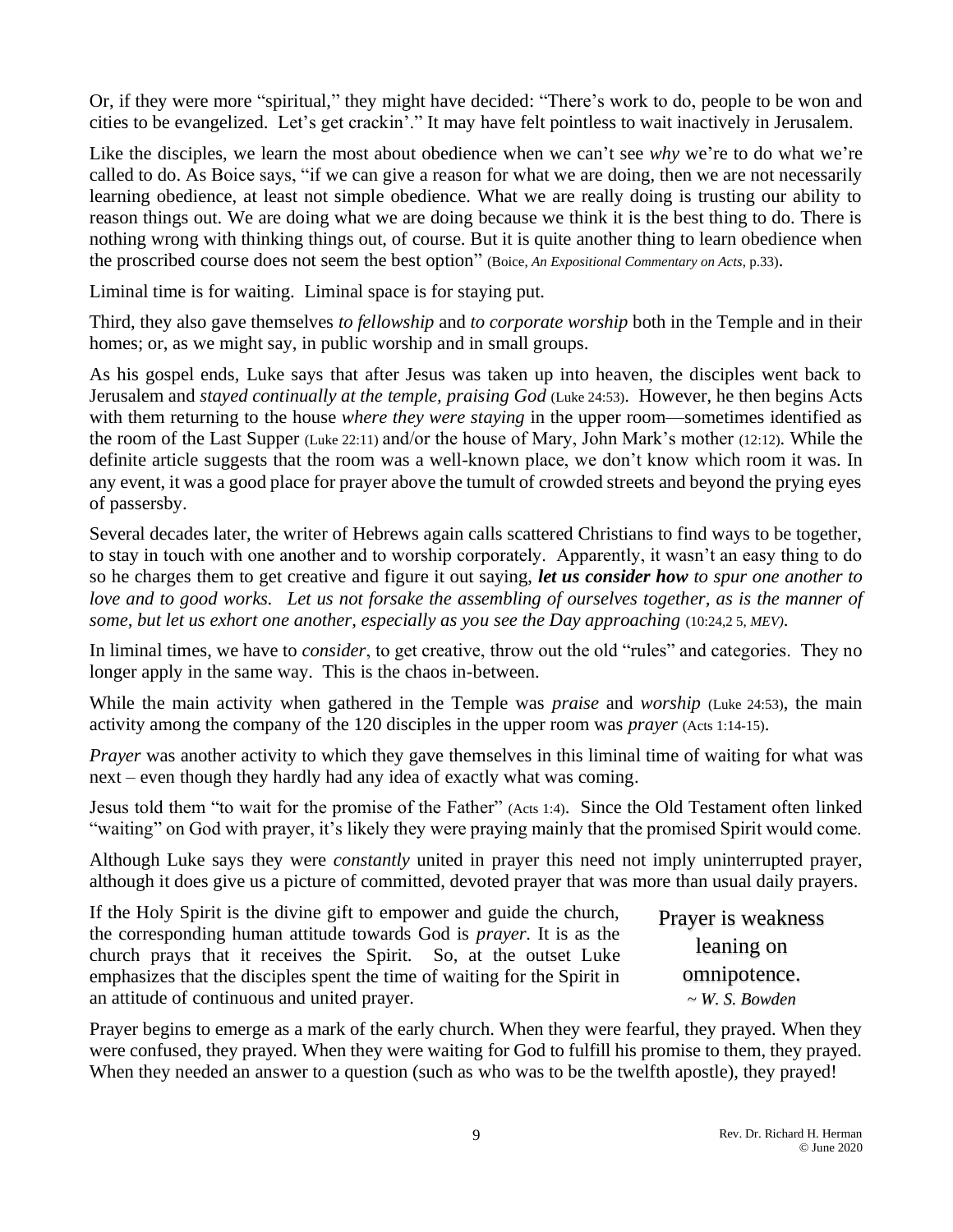They devoted themselves to praying earnestly and persistently. Knowing their own weakness, they prayed for the power Jesus promised; after all they had no idea when the Spirit would come.

This was not a time to be alone rather it was a special season for looking to the Lord and leaning on one another, whether in public worship or small group prayer.

## ುಂತ

Several years ago, marriage and family therapist, spiritual director and author Jacci Turner wrote a brief article which began with an honest observation about waiting rooms. Nobody likes them. Maybe they're OK for a few minutes while we catch up on an old issue of a favorite magazine, but it doesn't take long for us to get antsy and impatient; and we begin to think uncharitable thoughts about the office staff or the person we're waiting to see.

Even more disconcerting is finding ourselves in a "spiritual waiting room" when we find ourselves in the liminal time and space between one thing and the next. That's when we have no recourse but to wait on the Lord. Turner says, "It can be disconcerting—but it can also grow your faith and character in a way few things can."

While all our instincts are to run when we're in liminal spaces, she exhorts us to stick it out, to hang-in there, to stay put. Someone once told her that "often the best intercession we can do is just to stay in a situation." She's come to see, that it's also the best waiting we can do as well.

Yet, in her article, Turner doesn't just admonish us to wait. What I like is that she also provides some counsel in *six actions* that can help us endure while living through liminal times and seasons.

- *1.* **Find someone to wait with you.** As Pooh says to Piglet, "It's so much friendlier with two." Of course, no one can fully share the pain of our waiting, but having a trusted friend, mentor, therapist, or spiritual director along with us in the journey can help tremendously.
- *2.* **Keep a journal.** We don't want to miss the lessons of this time, and journaling can help us sort out our thoughts.
- *3.* **Be kind to yourself.** Eat right, sleep well, exercise. It's easy to feel sorry for ourselves when these times come but falling into bad health habits will not help anyone weather the storm. We must think of the liminal waiting as a spiritual marathon in which we must keep up our training.
- *4.* **Stay in the Word and in prayer.** It's easy to believe the enemy's accusations during a waiting time. Instead of listening to his lies, we can let Scripture wash our minds with truth; and we can honestly pray out our pain and frustration. God's neither surprised nor offended when we express the depths of our hurts in prayer.
- *5.* **Don't be a turtle.** Sometimes, when things are hard, pulling away from others and into a protective shell is a natural instinct. But what we really need when waiting is community. It's then we must reach out to friends and be honest with our small group. The journey will be lighter with the support and encouragement of friends to help us.
- *6.* **Find some heroes who have endured difficult times.** Interview parents and relatives about what they've learned during trials. Study the life of Job, Abraham, or Ruth. Read books on waiting itself and on ordinary people who have grown through waiting, like Elizabeth Lesser's *Broken Open: How Difficult Times Can Help Us Grow*.

Jacci Turner, "**Embrace the Space: Tips for Waiting Well"** at https://intervarsity.org/blog/embrace-space-tips-waiting-well

ುಂತ